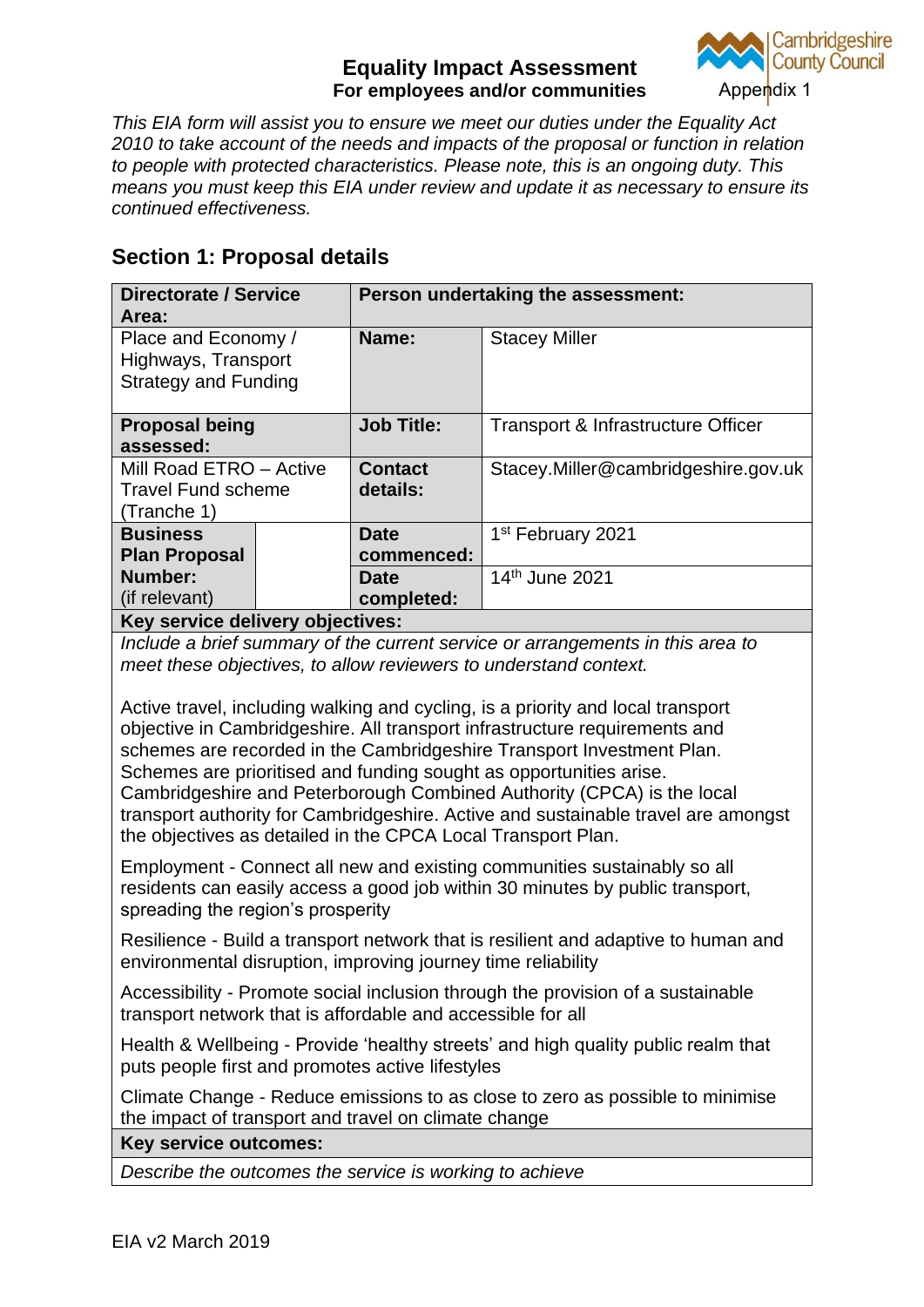Funding and delivery of an accessible, resilient, sustainable and safe local transport network.

#### **What is the proposal?**

*Describe what is changing and why*

On the 9th of May 2020, the Government announced that an emergency active travel fund of £250M was being made available for authorities in England which would be used to deliver pop-up cycle lanes, wider pavements that allow for social distancing, safer junctions, and cycle and bus-only corridors.

The funding and associated guidance recognise that with requirements for social distancing, effective public transport capacity will be 10-20% of pre COVID-19 levels. Many parts of the road network do not have the physical or environmental capacity to cater for the displaced public transport trips, if those trips are made by car. For the transport network to operate effectively as the economy and society transition back to more normal levels of activity, more people will need to walk, cycle or work at home.

Funding was allocated to transport authorities to deliver the required schemes. The Cambridgeshire and Peterborough Combined Authority (CPCA) was allocated £642,429, from a first tranche of £45M nationwide.

The CPCA requested that Cambridgeshire County Council and Peterborough City Council develop proposals for temporary or experimental measures, and agreed to passport the funding and forward fund works by the Councils in advance of the receipt of funding from government. Cambridgeshire received £468,000 in the first tranche of funding. Government guidance on the use of the first tranche of the funding requires that delivery of measures should be completed within eight weeks from the receipt of funding. An initial list of temporary schemes was developed jointly with the District Councils and Greater Cambridge Partnership (GCP).

The forward funding from the CPCA meant that some early schemes could be designed and implemented very quickly to meet the very tight deadlines set by Government. The Mill Road Bus Gate Experimental Traffic Regulation Order (ETRO) which restricts vehicular traffic over the railway bridge, except for buses, cyclists and pedestrians, was identified as a scheme that should be delivered in tranche 1.

The Bus Gate ETRO was supported by a series of build outs using water filled barriers along the length of Mill Road, to assist social distancing.

The six-month objection period has since passed and a decision as to whether the ETRO will be removed or made permanent will be taken at Highways and Transport Committee in June 2021. This scheme specific Equality Impact Assessment (EqIA) focusses on the impact of the scheme in its current form.

**What information did you use to assess who would be affected by this proposal?**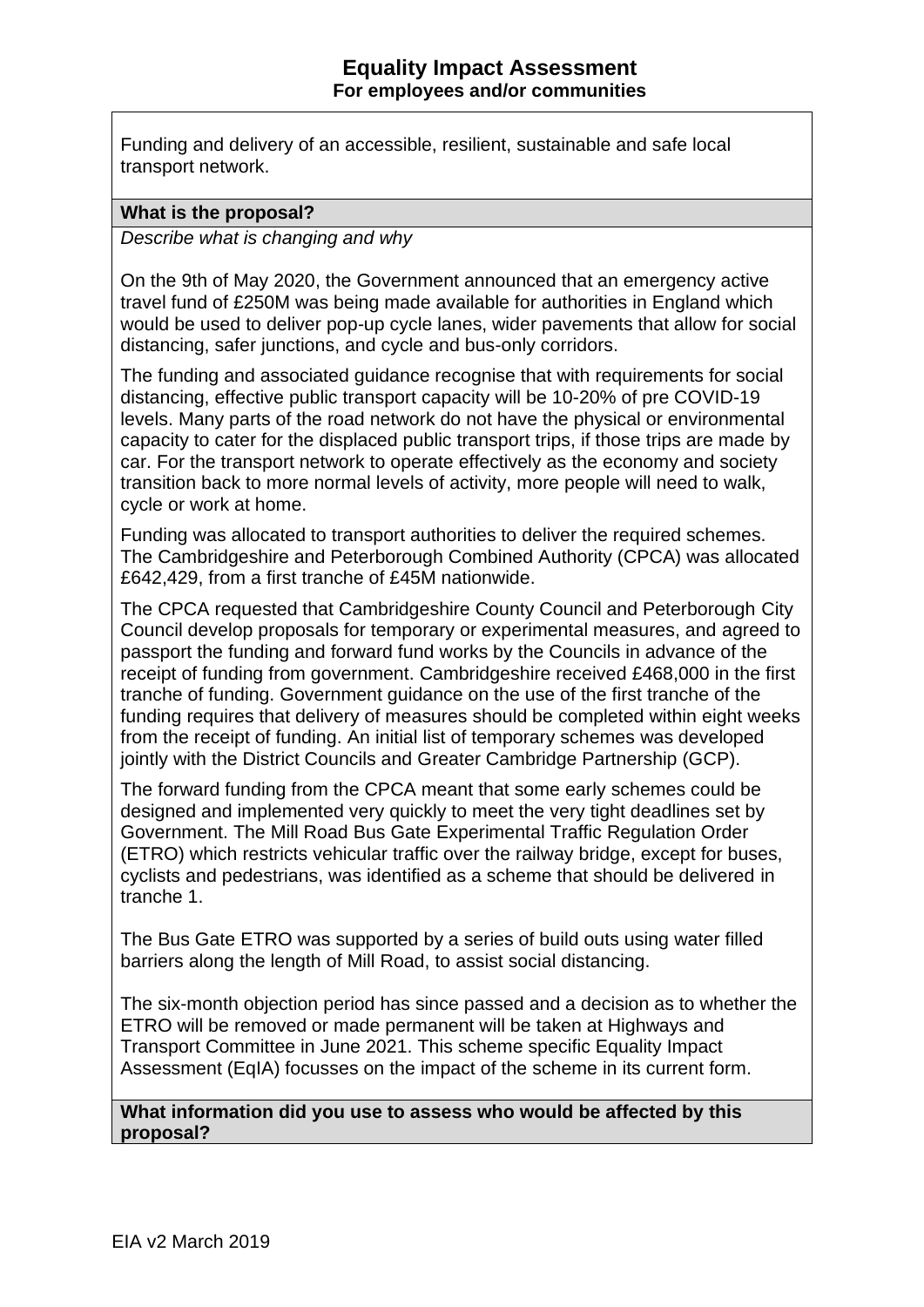*For example, statistics, consultation documents, studies, research, customer feedback, briefings, comparative policies etc.*

The lists of temporary scheme proposals across all five districts in Cambridgeshire to support walking and cycling have been developed by the County Council in discussion with the city and district Councils and the Greater Cambridge Partnership.

The Mill Road ETRO scheme was one of an initial list of proposed schemes for Tranche 1, and following technical work and supportive discussions with local Members was agreed to be implemented, constructed by Skanska through the CCC Highways contract.

The proposal had been assessed against how it fits with government guidance, direct transport benefits and impacts on the wider network, and the capability to deliver them quickly. An initial EqIA for the Tranche 1 programme was produced considering the impact on protected characteristics.

The implemented scheme has now undergone the statutory six-month objection period, and an additional six-week public survey to understand public feedback on the scheme. Now the scheme has been in operation for a significant period of time and extensive public comment has been received, a detailed consideration of protected characteristics can be made to assist with a decision on the future of the scheme.

**Are there any gaps in the information you used to assess who would be affected by this proposal?** 

*If yes, what steps did you take to resolve them?*

Despite the initial tight timescales involved which provided challenges to assessing a scheme specific Equality Impact Assessment, it is now felt that since the scheme has been operational and extensive public engagement has now taken place over a period of 8 months, it has enabled a more thorough understanding of the issues.

#### **Who will be affected by this proposal?**

*A proposal may affect everyone in the local authority area / working for the local authority or alternatively it might affect specific groups or communities. Describe:*

- *If the proposal covers all staff/the county, or specific teams/geographical areas;*
- *Which particular employee groups / service user groups would be affected;*
- *If minority/disadvantaged groups would be over/under-represented in affected groups.*

*Consider the following:*

- *What is the significance of the impact on affected persons?*
- *Does the proposal relate to services that have been identified as being important to people with particular protected characteristics / who are rurally isolated or experiencing poverty?*
- *Does the proposal relate to an area with known inequalities?*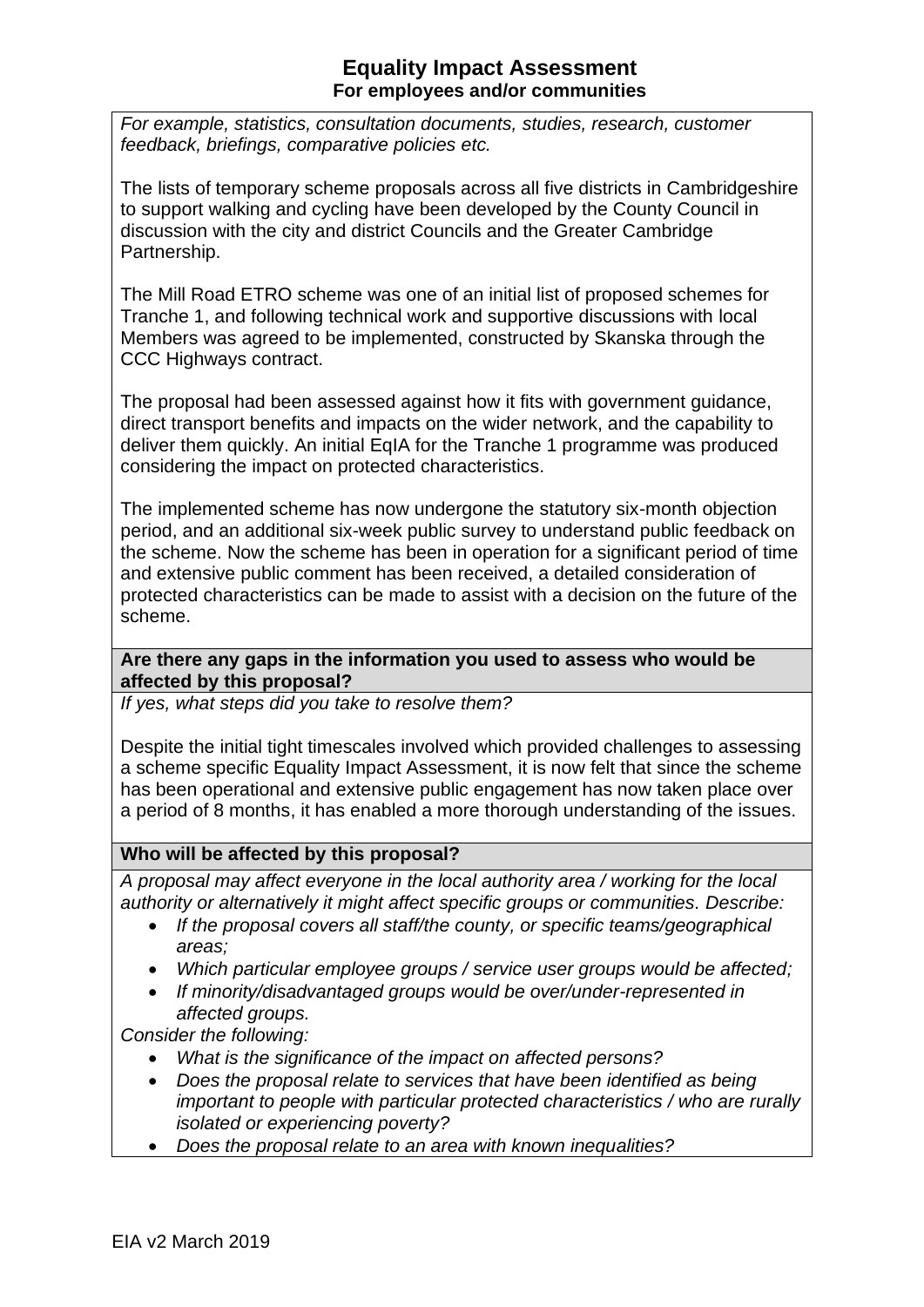• *Does the proposal relate to the equality objectives set by the Council's Single Equality Strategy?*

#### The Mill Road community:

The restriction on through access over the Mill Road bridge can have impacts on those who live, work or access Mill Road, who will no longer be able to access over the railway bridge in any motorised private vehicle, and therefore has to find an alternative route by car or choose to walk or cycle as an alternative.

All residents wishing to cross the railway who live on or near to Mill Road who continue to travel by private vehicle will experience the same level of inconvenience from increased journey times and therefore does not significantly impact any specific persons with protected characteristics. There is public parking on either side of the railway bridge (at Gwydir Street car park and Great Eastern Street), and blue badge holders are still able to park on yellow lines, providing that it is not during the hours of operation of a prohibition on loading/unloading, to allow closer access. Some feedback has suggested that the reduction in vehicular traffic has had a positive impact on those using mobility aids due to reduced pavement parking.

The buildouts along Mill Road do reduce the opportunity for blue badge holders to park closer to some of their destinations. Therefore, there is a negative impact to blue badge holders regarding the build out design. The temporary nature of the design of the build outs has been a challenge to ensure it is accessible for all, for example the temporary tarmac used in replacement to a dropped kerb provides a negative impact for those with disabilities such as poor sight, using a wheelchair or mobility scooter or those with a pushchair. The build-outs in their current form will be removed. If members decide to include build-outs as part of a permanent restriction a more appropriate design will be used.

All residents who rely on taxis or private hire vehicles (PHV) have been impacted by the Bus Gate as neither taxis or PHVs are exempt, and the longer journeys do result in an increase in fares. Some residents who rely on these services are those unable to drive owing to choice or low income and includes disabled or elderly residents, who are often not able to choose walking or cycling as an alternative method of travel. Therefore, there is a negative financial impact on taxi/PHV users including the disabled and/or elderly.

The scheme supports use of sustainable transport methods such as walking, cycling and buses by creating a more reliable bus route. This has a positive impact on people who cannot afford to own a private car but are able to use alternative modes of travel. Feedback from the bus operator has indicated reduced delays along the corridor due to the reduction in congestion and improved reliability of journey times. This would make bus services a more attractive alternative, particularly important as COVID restrictions ease and passenger transport is once again encouraged.

Access on Mill Road is only restricted at the railway bridge and all vehicular traffic has access up to this point. Signage is in place to notify road users of the restriction and that all businesses remain open. No parking spaces along Mill Road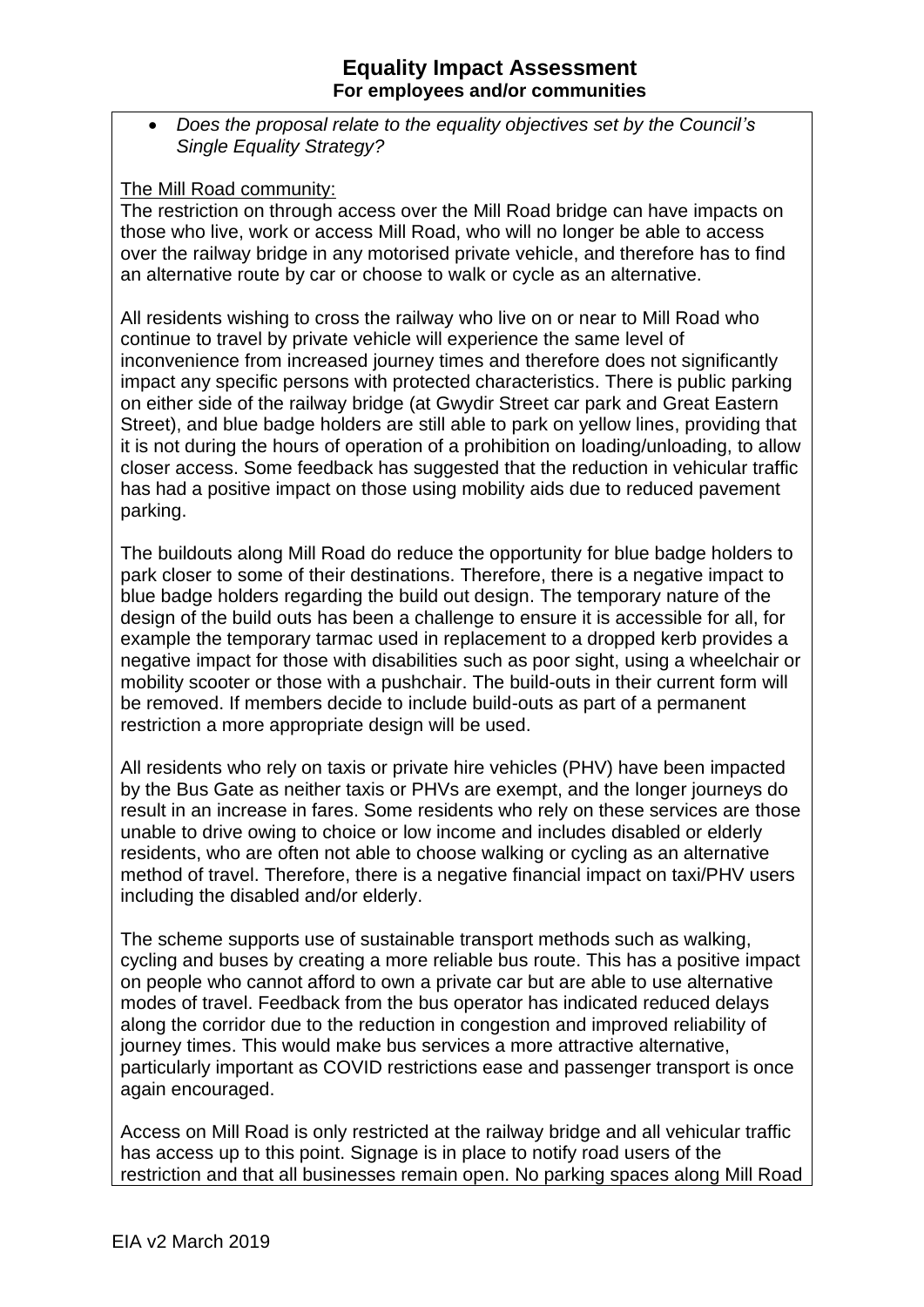have been removed. However, the buildouts do provide some restrictions to direct access outside some premises. The increase in journey times to access businesses or properties on or near to Mill Road has impacted visitors, employees and delivery vehicles who are not able to access over the bridge, however there is no significant specific impact to any persons with protected characteristics.

The improved safety for pedestrians and cyclists presents a positive impact for residents and visitors to Mill Road of all demographics who choose to walk or cycle on the road. Feedback has noted that the reduction in motorised traffic and pavement parking has allowed safer, more accessible travel for younger pedestrians and cyclists or families using these modes of transport and has therefore had a positive impact on younger people and families, as well as the wider community who have chosen to walk and cycle more. The reduction in traffic has reported to have improved air quality and reduced noise pollution which is a significant positive impact to all the immediate community and those accessing Mill Road.

Some feedback has mentioned a perceived reduction in personal safety along Mill Road at night due to the reduction in traffic, and in particularly the negative impact on women alone at night who may choose to walk instead of paying for a longer taxi journey.

There is a negative impact on members of the community who would usually access their place of worship by travelling by private vehicle over the bridge, but now have a longer journey to do so. Those who are able would be able to walk or cycle as an alternative, but for those who have impaired mobility will be more negatively impacted by the scheme.

#### The wider community:

The restriction on through access over the Mill Road bridge can have impacts on the wider community.

The restriction of through traffic over the railway bridge will impact on road users that would have previously used Mill Road to access Cambridge City Centre who now experience longer journey times using alternative routes. However, there is no significant impact on specific persons with protected characteristics.

Residents of surrounding roads are impacted by the traffic displaced by the restrictions on Mill Road. There are a number of arterial roads, such as Coldhams Lane, Newmarket Road and Hills Road that are used as an alternative route, as well as some side-streets off Mill Road that are used to accommodate turning traffic. These roads may experience increased traffic levels and the negative impacts this causes, such as increased noise and air pollution and more unpleasant walking or cycling environment. The increased traffic on alternative routes may have some impact on people with protected characteristics for example those with respiratory problems or reduced mobility.

Overview: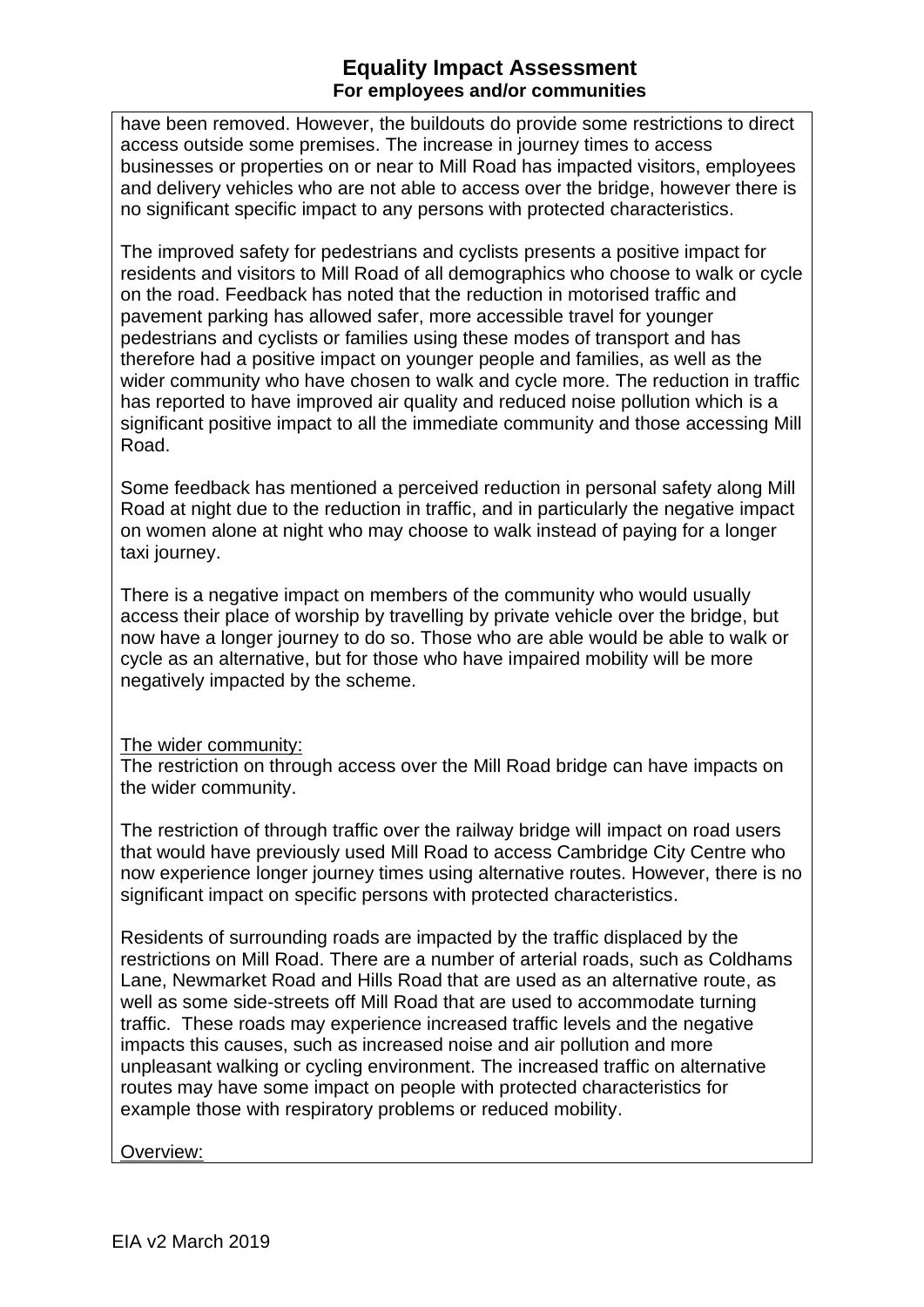The Mill Road proposal initially intended to reduce inequality by protecting public health by enabling physical distancing, safe and sustainable journeys and reducing harmful impacts of motor traffic. It is understood that certain protected groups, including older people, men and people from Black/Asian background, are more vulnerable to Covid-19. The scheme has potential to provide a green legacy in respect to increasing active travel.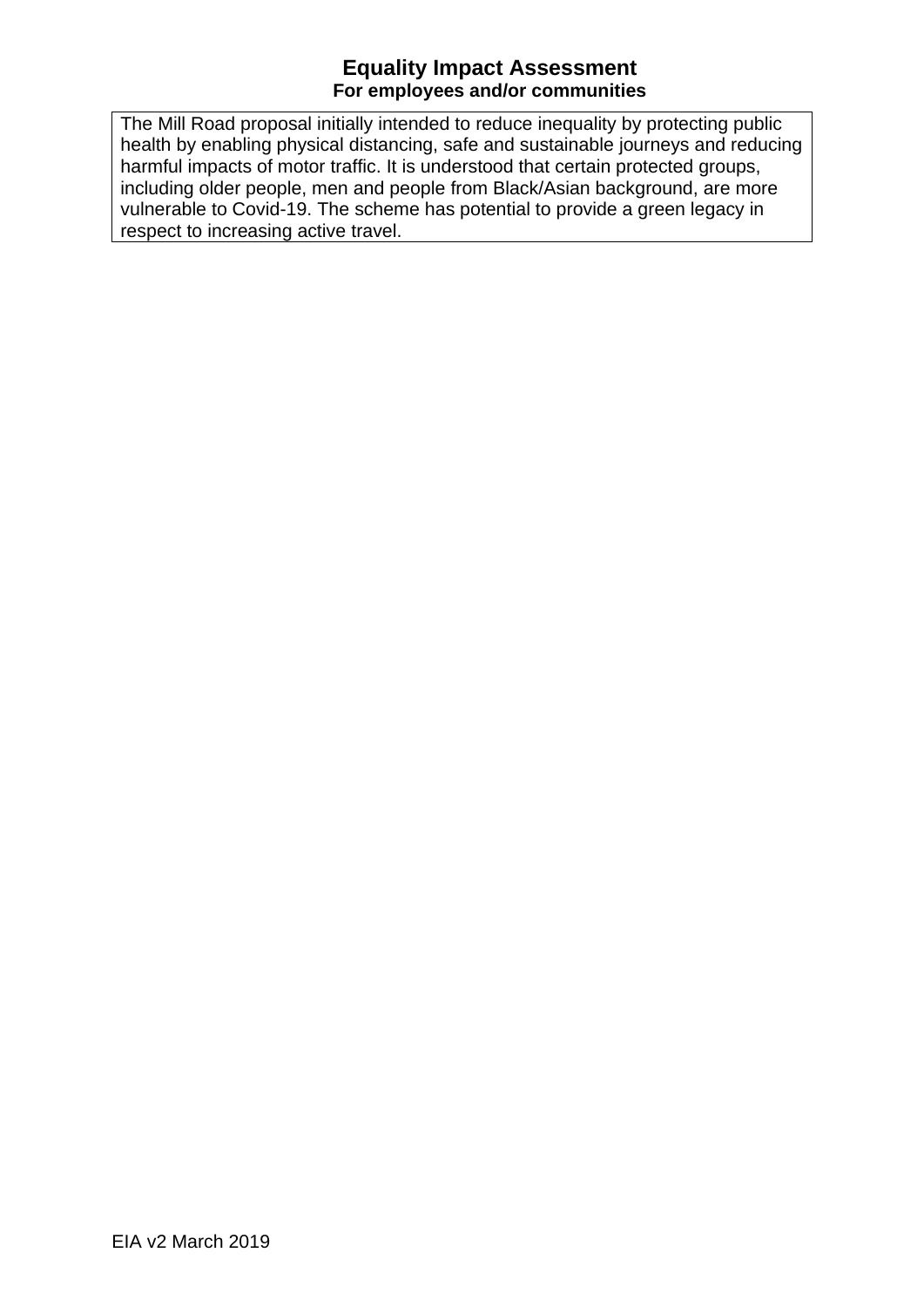# **Section 2: Scope of Equality Impact Assessment**

|         | <b>Scope of Equality Impact Assessment</b>                                   |   |         |                    |             |  |  |  |  |
|---------|------------------------------------------------------------------------------|---|---------|--------------------|-------------|--|--|--|--|
|         | Check the boxes to show which group(s) is/are considered in this assessment. |   |         |                    |             |  |  |  |  |
|         | Note: $* =$ protected characteristic under the Equality Act 2010.            |   |         |                    |             |  |  |  |  |
|         | Age                                                                          | ⋈ |         | <b>Disability</b>  | $\boxtimes$ |  |  |  |  |
|         |                                                                              |   |         |                    |             |  |  |  |  |
| *       | Gender reassignment                                                          |   | $\star$ | Marriage and civil |             |  |  |  |  |
|         |                                                                              |   |         | partnership        |             |  |  |  |  |
| $\star$ | Pregnancy and                                                                | ⊠ | $\star$ | Race               | X           |  |  |  |  |
|         | maternity                                                                    |   |         |                    |             |  |  |  |  |
| $\star$ | Religion or belief                                                           | ⊠ | $\star$ | <b>Sex</b>         | $\boxtimes$ |  |  |  |  |
|         | (including no belief)                                                        |   |         |                    |             |  |  |  |  |
| $\star$ | Sexual orientation                                                           |   |         |                    |             |  |  |  |  |
|         |                                                                              |   |         |                    |             |  |  |  |  |
|         | <b>Rural isolation</b>                                                       |   |         | Poverty            | $\boxtimes$ |  |  |  |  |
|         |                                                                              |   |         |                    |             |  |  |  |  |

# **Section 3: Equality Impact Assessment**

### *The Equality Act requires us to meet the following duties:*

*Duty of all employers and service providers:* 

- *Not to directly discriminate and/or indirectly discriminate against people with protected characteristics.*
- *Not to carry out / allow other specified kinds of discrimination against these groups, including discrimination by association and failing to make reasonable adjustments for disabled people.*
- *Not to allow/support the harassment and/or victimization of people with protected characteristics.*

*Duty of public sector organisations:* 

- *To advance equality of opportunity and foster good relations between people with protected characteristics and others.*
- *To eliminate discrimination*

*For full details see the [Equality Act 2010.](https://www.legislation.gov.uk/ukpga/2010/15/contents)*

*We will also work to reduce poverty via procurement choices.*

**Research, data and/or statistical evidence**

*List evidence sources, research, statistics etc., used. State when this was gathered / dates from. State which potentially affected groups were considered. Append data, evidence or equivalent.*

Government traffic management guidance in response to COVID-19 Government guidance on Reallocating road space and measures to enable social distancing

National Travel Survey and Cambridgeshire traffic monitoring report – user types and number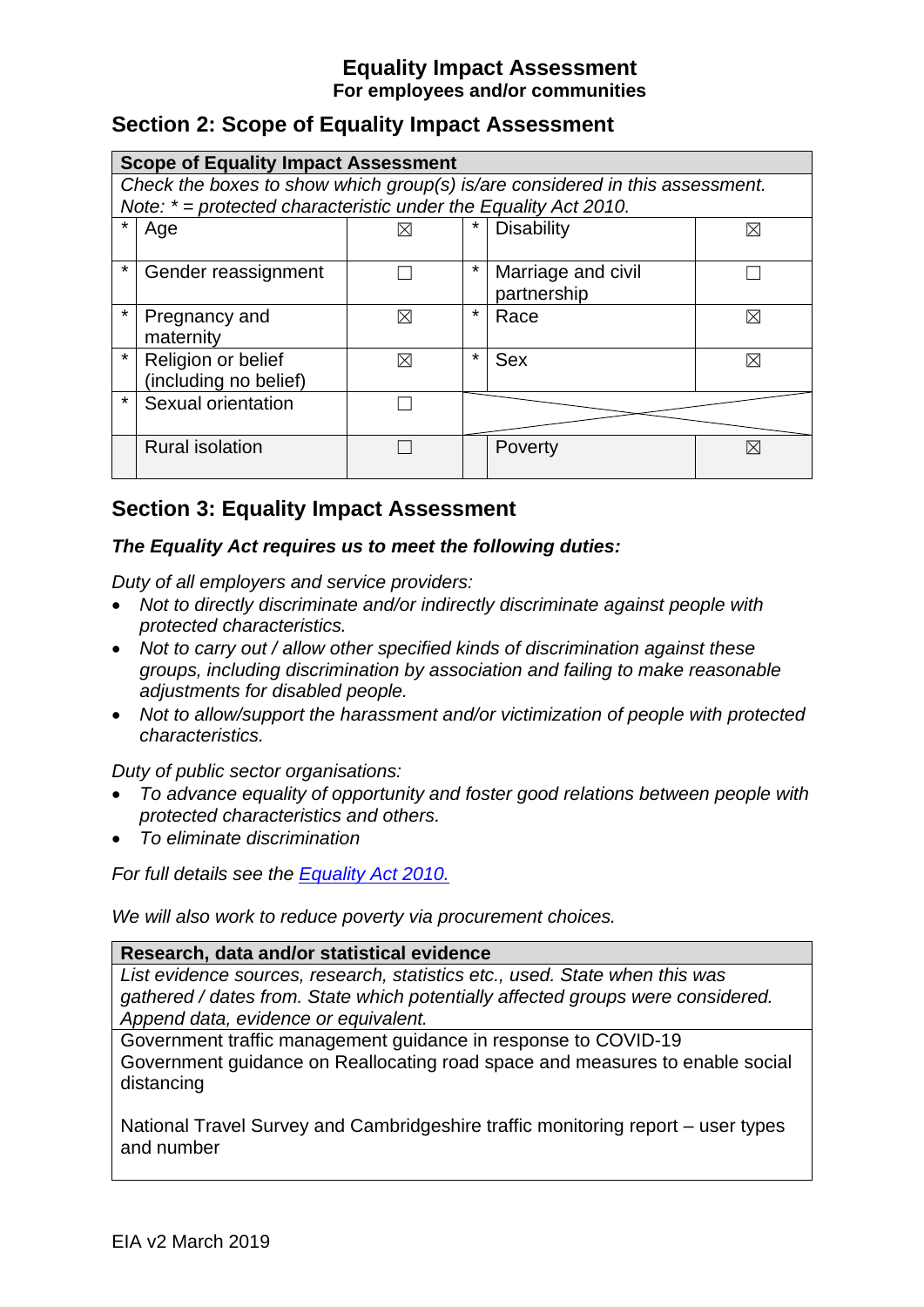Emergency legislation relating to Traffic Regulation Order and the application of public sector equality duties.

#### **Consultation evidence**

*State who was consulted and when (e.g. internal/external people and whether they included members of the affected groups). State which potentially affected groups were considered. Append consultation questions and responses or equivalent.*

Due to the very tight timescales involved, no public consultation was undertaken prior to implementation of the Mill Road proposal. Local stakeholders were consulted on the development of the proposal:

- County Council officers
- City Council officers
- Greater Cambridge Partnership

Key stakeholders were engaged prior to implementation:

- Local bus operators
- Emergency services
- Cambridge Cycle Campaign
- Local Councillors

Since the implementation of the scheme, it has been subject to a statutory sixmonth objection period where email representations were made to the Council and logged. An additional six-week online public survey was undertaken to gather public feedback on the scheme. Due to COVID-19 restrictions public events were not possible. Reports of both engagement activities can be found here [link].

**Based on consultation evidence or similar, what positive impacts are anticipated from this proposal?**

*This includes impacts retained from any previous arrangements. Use the evidence you described above to support your answer.*

ETRO:

- Reduced volume of traffic and improved space for cycling has encouraged more people to cycle along Mill Road, including young people travelling to school, families and wider demographics taking up cycling instead of using a private car.
- Reduced volume of traffic has created a safer and more pleasant environment for pedestrians to walk along Mill Road and spend more time there.
- Reduced congestion on Mill Road has created an improved bus corridor and resulted in less delays to bus services. More reliable bus routes make travelling by bus a more attractive form of travel and positively impact users who are unable to travel by private car.
- Reduced volume of traffic and congestion has improved air quality and reduced noise pollution making it a more pleasant and safer environment to spend time in.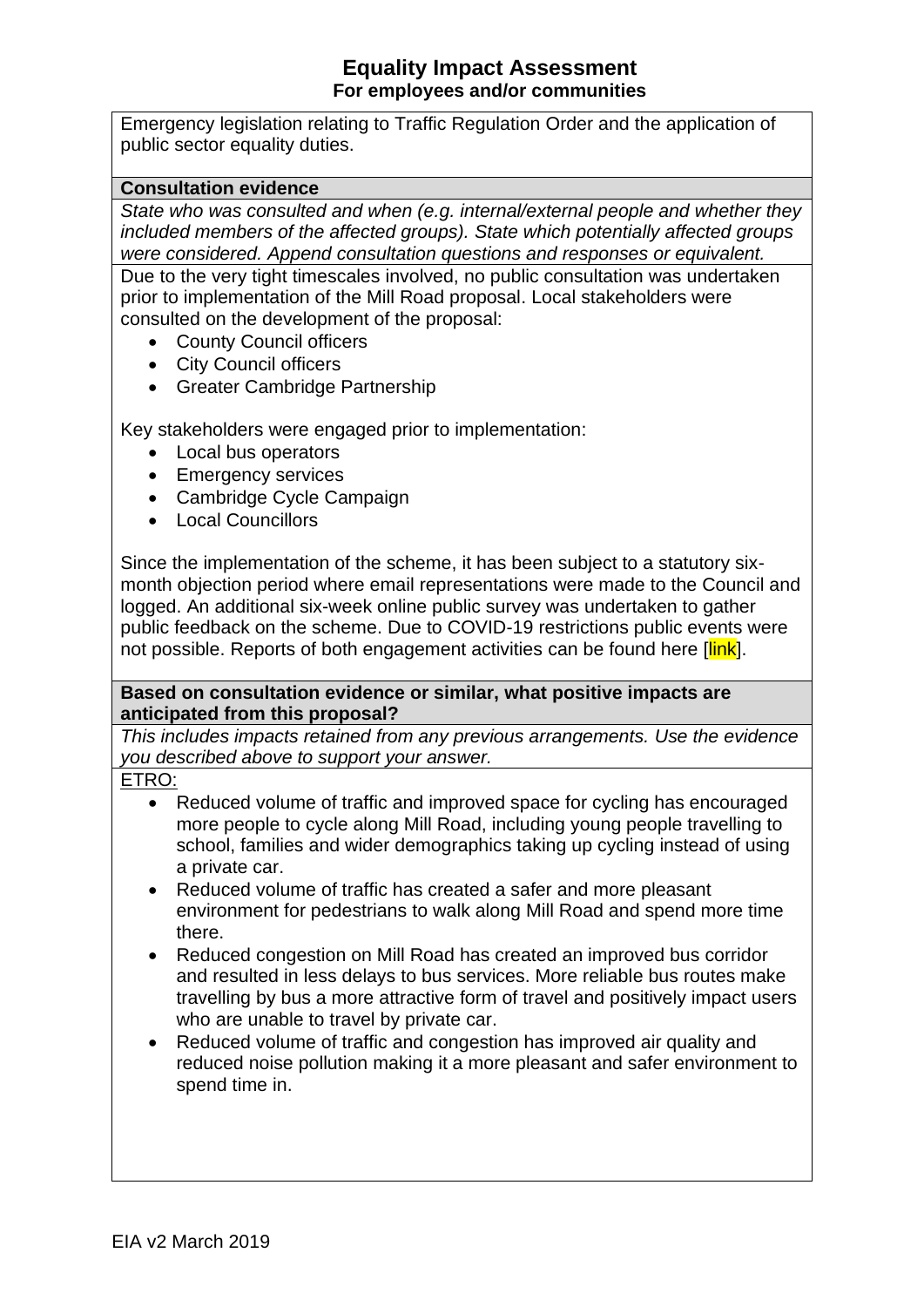#### Build outs:

- Additional space created by build outs has enabled safe spaces to pass other pedestrians during social distancing restrictions, ensuring pedestrians do not step out on to a busy road to pass others.
- Reduced pavement parking has had a positive impact on those using mobility aids and has created a safer environment for pedestrians and cyclists.

#### **Based on consultation evidence or similar, what negative impacts are anticipated from this proposal?**

*This includes impacts retained from any previous arrangements. Use the evidence you described above to support your answer.*

#### ETRO:

- Increase in journey time for all road users, including taxis, blue badge holders and delivery drivers who would usually travel over Mill Road bridge to access services on or around Mill Road, or who use it as a through route. However, blue badge holders will not experience this negative impact disproportionately more than other road users.
- Increase in taxi/PHV fares for those who rely on them as a form of transport as taxis and PHVs are restricted from access over the bridge.
- Impact on personal safety of pedestrians with reduction in traffic, in particular at night-time and for women who choose to walk instead of taking a longer more expensive taxi journey.

#### Build outs:

- Impact on blue badge holders who may not be able to park as close to their destination than prior to the build outs being in place.
- Temporary design of supporting works to build outs e.g. tarmac instead of dropped kerbs, is not accessible for all, in particular for those using mobility aids, poor of sight, or using a pushchair.
- Intermittent design of build outs causes some congestion along Mill Road, in particular when vehicles are parked around the build outs and obstruct traffic flow further.
- Intermittent design of build outs causes some safety issues for cyclists who are not left with sufficient space from passing vehicles.

#### **How will the process of change be managed?**

*Poorly managed change processes can cause stress / distress, even when the outcome is expected to be an improvement. How will you involve people with protected characteristics / at risk of poverty/isolation in the change process to ensure distress / stress is kept to a minimum? This is particularly important where they may need different or extra support, accessible information etc.*

The scheme was implemented under emergency measures in June 2020. Consultation was only possible once the scheme was in place and a six-month objection period began as part of the Experimental Traffic Regulation Order (ETRO). However, that objection period has now ended and an additional nonstatutory public survey has been undertaken to ensure all public feedback is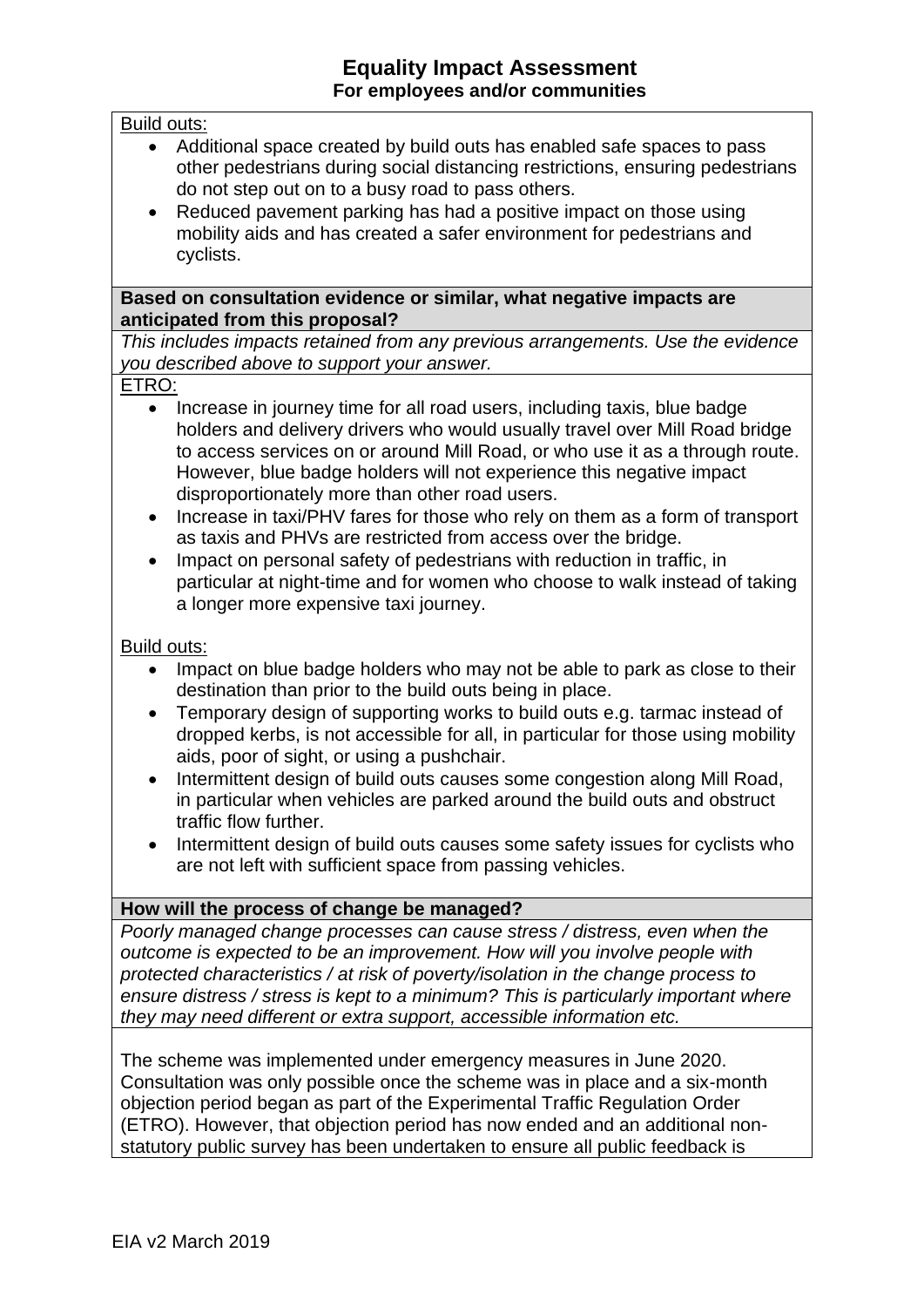understood prior to making a decision on whether the scheme should be made permanent or removed.

A decision will be made by members of the Highways and Transport committee in July 2021.

#### **How will the impacts during the change process be monitored and improvements made (where required)?**

*How will you confirm that the process of change is not leading to excessive stress/distress to people with protected characteristics / at risk of isolation/poverty, compared to other people impacted by the change? What will you do if it is discovered such groups are being less well supported than others?*

As the scheme has been in place since June 2020, it has given those people affected by the scheme time to adjust, and if it was made permanent, no further changes would be experienced. For people who feel they have been significantly negatively affected by the scheme, the permanency of it may cause them stress or distress.

If there is a decision to remove the ETRO and vehicular traffic was again allowed access over the bridge, those people affected by the scheme would be allowed to readjust back to how they lived prior to the change. This may be a positive change for some, but for others who had benefitted from the scheme, this may cause them stress or distress.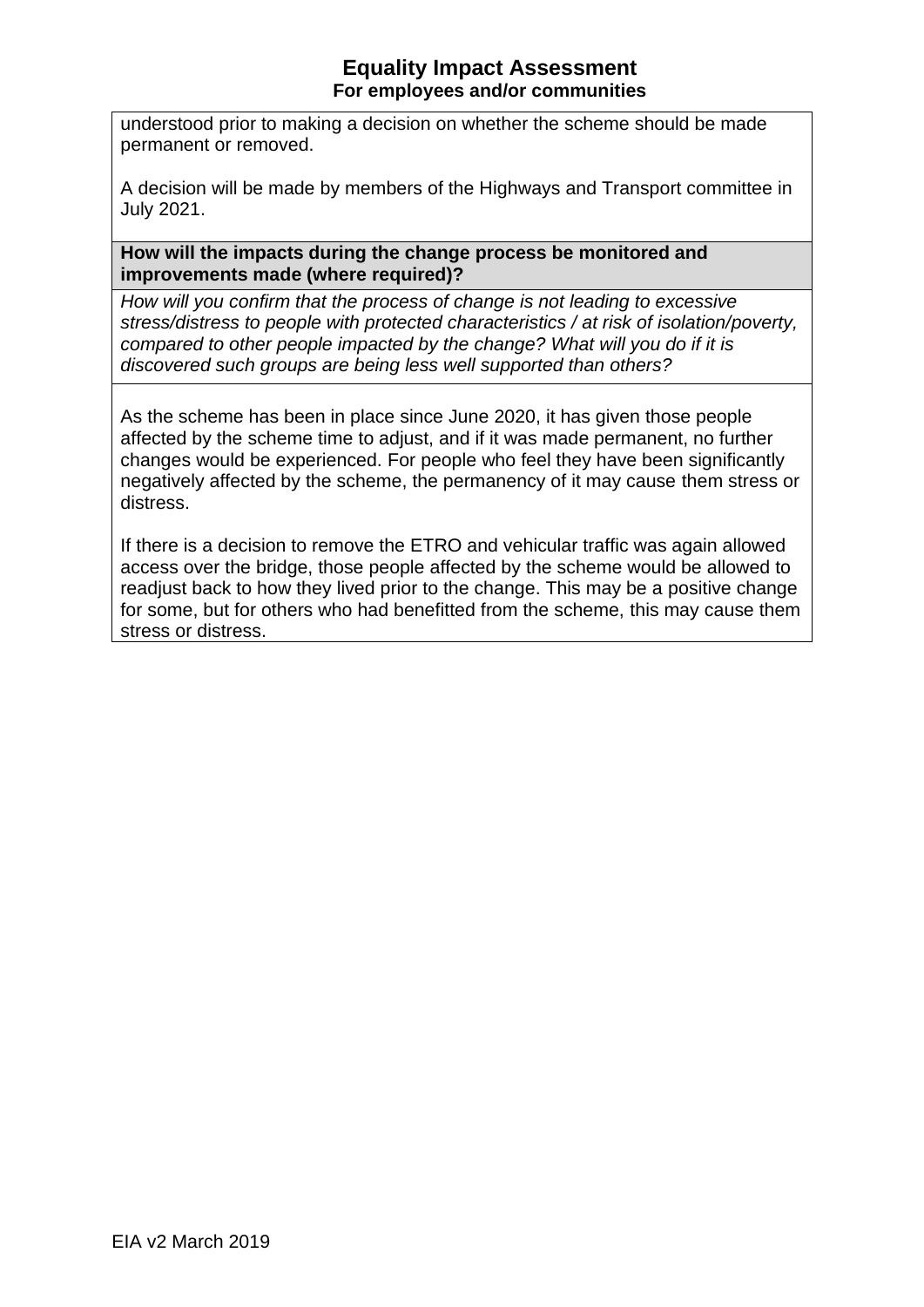

# **Section 4: Equality Impact Assessment - Action plan**

*See notes at the end of this form for advice on completing this table.* 

| <b>Details of disproportionate</b><br>negative impact<br>(e.g. worse treatment /<br>outcomes)                   | Group(s)<br>affected                                                                       | <b>Severity</b><br><b>of</b><br>impact<br>(L/M/H) | Action to mitigate impact with reasons /<br>evidence to support this or<br>Justification for retaining negative<br>impact                                                                                                                                                                                                                      | Who by                                              | When<br>by                                      | <b>Date</b><br>completed |
|-----------------------------------------------------------------------------------------------------------------|--------------------------------------------------------------------------------------------|---------------------------------------------------|------------------------------------------------------------------------------------------------------------------------------------------------------------------------------------------------------------------------------------------------------------------------------------------------------------------------------------------------|-----------------------------------------------------|-------------------------------------------------|--------------------------|
| Financial impact on people<br>who rely on taxis/PHVs as a<br>form of travel                                     | Elderly,<br>disabled,<br>low<br>income,<br>non-<br>drivers                                 | L.                                                | Consider allowing an exemption to allow<br>access for taxis and PHVs across the<br>bridge dependent on the decision of the<br>ETRO as part of a wider review of the<br>County Council's exemption policy.                                                                                                                                      | H&T<br>Committee                                    | July<br>2021                                    |                          |
| Design of supporting build<br>outs                                                                              | Cyclists,<br>mobility<br>aid users                                                         | M/H                                               | Consider the removal or re-design of build<br>outs dependent on the decision of the<br><b>ETRO</b>                                                                                                                                                                                                                                             | Project<br>team/Exec<br>utive<br>Director &<br>C/VC | Latest<br>July<br>2021                          |                          |
| Impact of reduced traffic flow<br>on perception of personal<br>safety along Mill Road,<br>particularly at night | Women,<br>young<br>persons,<br>racial<br>minority<br>groups,<br>gender<br>reassign<br>ment | M                                                 | Monitor activity levels as covid-19<br>restrictions are lifted and business re-open.<br>The 'opening-up' of the many hospitality<br>business in the area should increase<br>footfall in the area at night. This issue<br>should also be considered alongside the<br>consideration of allowing an exemption to<br>taxis/PHVs across the bridge. | Project<br>team                                     | lf<br>made<br>perma<br>$nent -$<br>July<br>2022 |                          |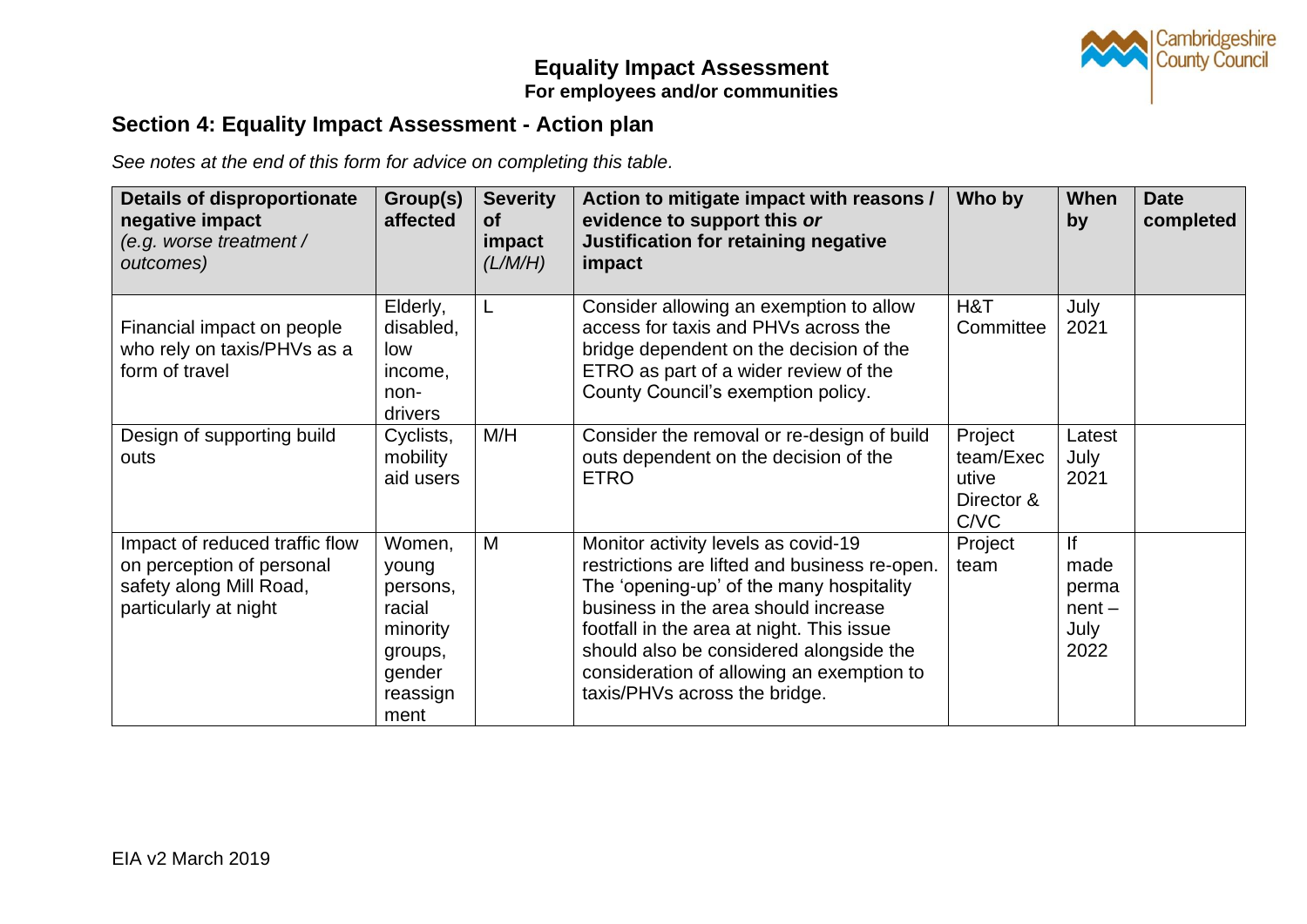# **Section 5: Approval**

| Name of person who<br>completed this EIA: | <b>Stacey Miller</b>                         | Name of person who<br>approves this EIA:                                                                                             | Jeremy Smith                                                  |
|-------------------------------------------|----------------------------------------------|--------------------------------------------------------------------------------------------------------------------------------------|---------------------------------------------------------------|
| Signature:                                | SMiller                                      | Signature:                                                                                                                           | ferry first                                                   |
| Job title:                                | Transport & Infrastructure<br><b>Officer</b> | Job title:<br>Must be Head of Service (or<br>equivalent) or higher, and at least<br>one level higher than officer<br>completing EIA. | <b>Group Manager Transport</b><br><b>Strategy and Funding</b> |
| Date:                                     | 14th June 2021                               | Date:                                                                                                                                | 14 <sup>th</sup> June 2021                                    |

## *Guidance on completing the Action Plan*

*If our EIA shows that people with protected characteristics and/or those at risk of isolation/poverty will be negatively affected more than other people by this proposal, complete this action plan to identify what we will do to prevent/mitigate this.*

#### *Severity of impact*

*To rate severity of impact, follow the column from the top and row from the side and the impact level is where they meet.*

|                         |                            | <b>Severity of impact</b> |                 |                | Priority and response based on impact rating |                                                       |                                                                                             |                                                |
|-------------------------|----------------------------|---------------------------|-----------------|----------------|----------------------------------------------|-------------------------------------------------------|---------------------------------------------------------------------------------------------|------------------------------------------------|
|                         |                            | <b>Minor</b>              | <b>Moderate</b> | <b>Serious</b> | <b>Major</b>                                 | <b>High</b>                                           | <b>Medium</b>                                                                               | Low                                            |
|                         | <b>Inevitable</b>          | M                         | Н               | H              | H                                            | Amend design,<br>methodology etc.<br>and do not start | Introduce<br>measures to<br>control/reduce                                                  | Impact may be<br>acceptable<br>without changes |
| Likelihood<br>of impact | More than<br><b>likely</b> | M                         | M               | H              | н                                            | or continue work<br>until relevant                    | <i>impact. Ensure</i><br>control measures<br>are in use and<br>control measures<br>working. | or lower priority<br>action required.          |
|                         | Less than<br>likely        |                           | M               | M              | H                                            | are in place.                                         |                                                                                             | Or justify<br>retaining low<br>impact          |